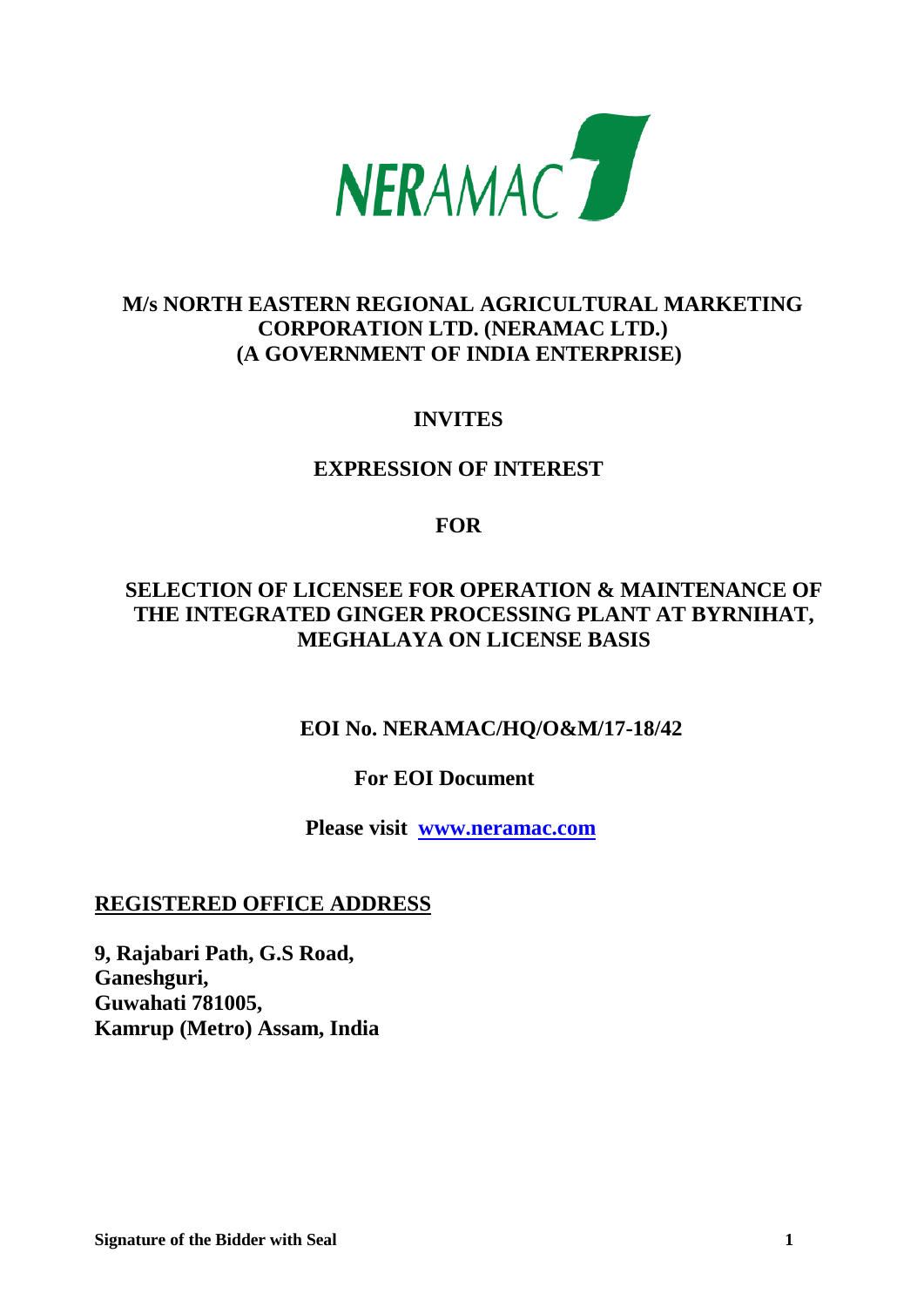#### **DISCLAIMER**

This EOI document for selection of prospective Licensee for Operation & Maintenance of the Integrated Ginger Processing Plant at Byrnihaat, Meghalaya on License Basis contains brief information on the scope of work, eligibility requirements and details of the selection process amongst others for the successful bidder.

This EOI is not an agreement and is neither an offer nor invitation by NERAMAC LTD. to the prospective Bidders or any other person. The purpose of this EOI document is to provide interested parties with information that may be useful to them in eliciting their proposals pursuant to this EOI document for operation of the outlets.

NERAMAC LTD. reserves the right to accept or reject any or all Bids without giving any reasons whatsoever and the decision of the management shall be final and binding on all the Bidders. Bid not fulfilling any of the conditions will be summarily rejected.

NERAMAC LTD. also reserves the right to relax or waive any of the conditions stipulated in this document as deemed necessary in the best interest of the NERAMAC LTD. without assigning any reasons and may include any other item in the Scope of work at any time after consultation with applicants or otherwise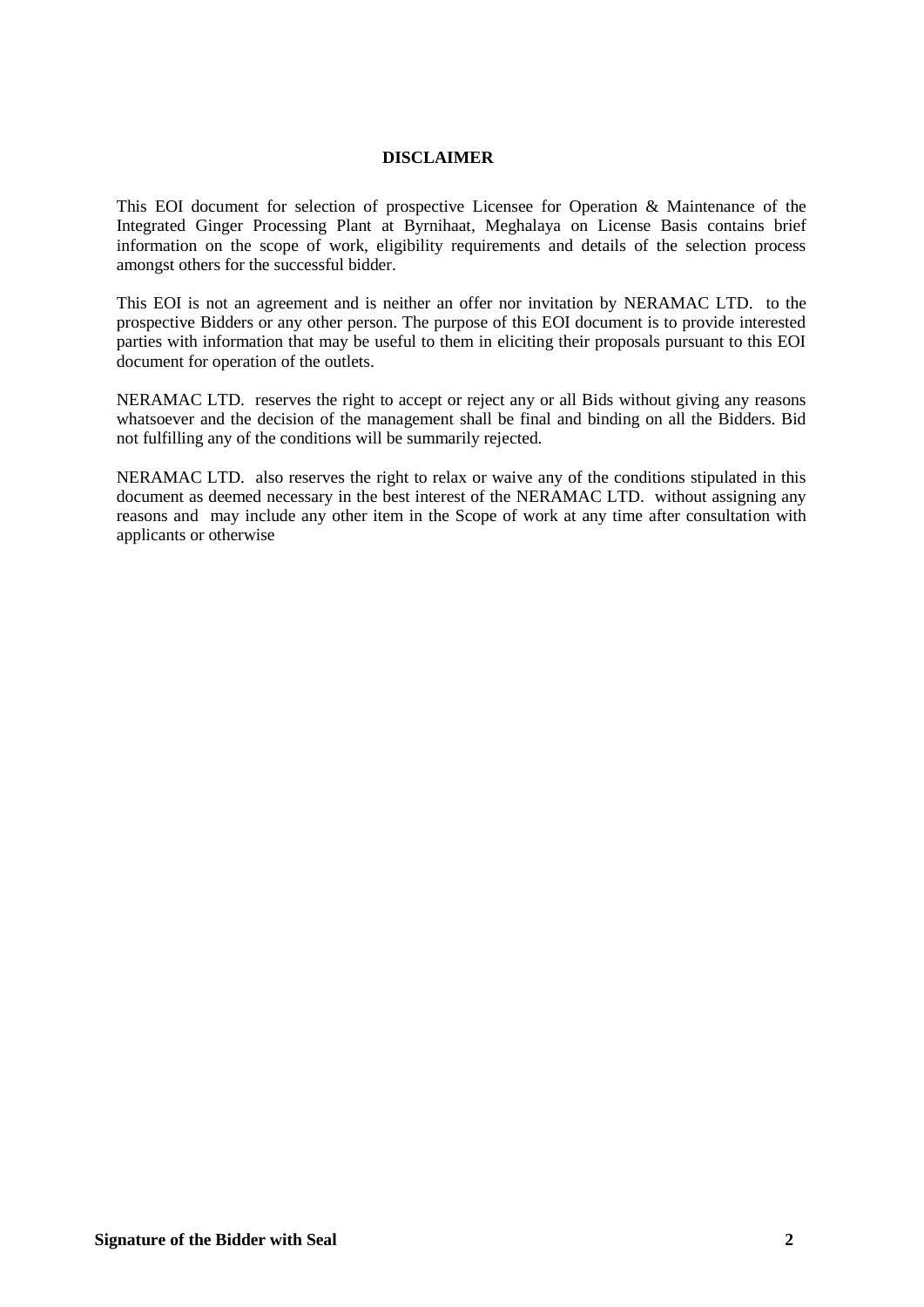## **EXPRESSION OF INTEREST**

NERAMAC LTD. invites "Expression of Interest" (EOI) from registered Partnership Firm/Company/Joint Ventures/ Proprietorship Concern etc for the Operation and Maintenance (O & M) of its Integrated Ginger Processing Plant at Byrnihat, Meghalaya on License Basis in accordance with the terms & conditions set up in this document. Interested party fulfilling the eligibility criteria may download the EOI Document/Form from NERAMAC LTD's website: [www.neramac.com.](http://www.neramac.com/)

| 1.               | EOI No.                                              | NERAMAC/HQ/O&M/17-18/42                                                                                                                                                                            |
|------------------|------------------------------------------------------|----------------------------------------------------------------------------------------------------------------------------------------------------------------------------------------------------|
| 2.               | Date and time for pre bid meeting                    | 28/07/2020 at 11:00 hrs                                                                                                                                                                            |
| 3.               | Bid submission start date                            | 21/07/2020 at 16:31 hrs                                                                                                                                                                            |
| $\overline{4}$ . | Last date for bid submission                         | 07/08/2020 at 16.00 hrs                                                                                                                                                                            |
| 5.               | Date and time for opening of<br><b>Technical Bid</b> | 10/08/2020 at 15.00 hrs                                                                                                                                                                            |
|                  |                                                      | In case the date opening falls on a<br>holiday, the bids shall be opened on next<br>working day at the same time and it will<br><b>Bidders</b><br>binding<br>the<br>for<br>be<br>on<br>acceptance. |
| 6.               | Date and time for opening of<br><b>Financial Bid</b> | Will be intimated to the Bidders in due<br>course of time                                                                                                                                          |
| 7.               | Validity of EOI                                      | 90 days                                                                                                                                                                                            |
| 8.               | Venue of Bid Submission &<br>Evaluation              | NERAMAC LTD. Head Office<br>9, Rajbari Path, Ganeshguri,<br>Guwahati-781005, Assam                                                                                                                 |
| 9.               | <b>Earnest Money Deposit (EMD)</b>                   | Rs. 25,000/-                                                                                                                                                                                       |
| 10.              | <b>EOI</b> Document Cost (Non<br>Refundable)         | Rs. 2,500/-                                                                                                                                                                                        |
| 11.              | <b>Contact Person &amp; Details</b>                  | Sri Basudev Dutta, AGM, Engg.<br>+91-9401067304<br>ce.neramac @gmail.com                                                                                                                           |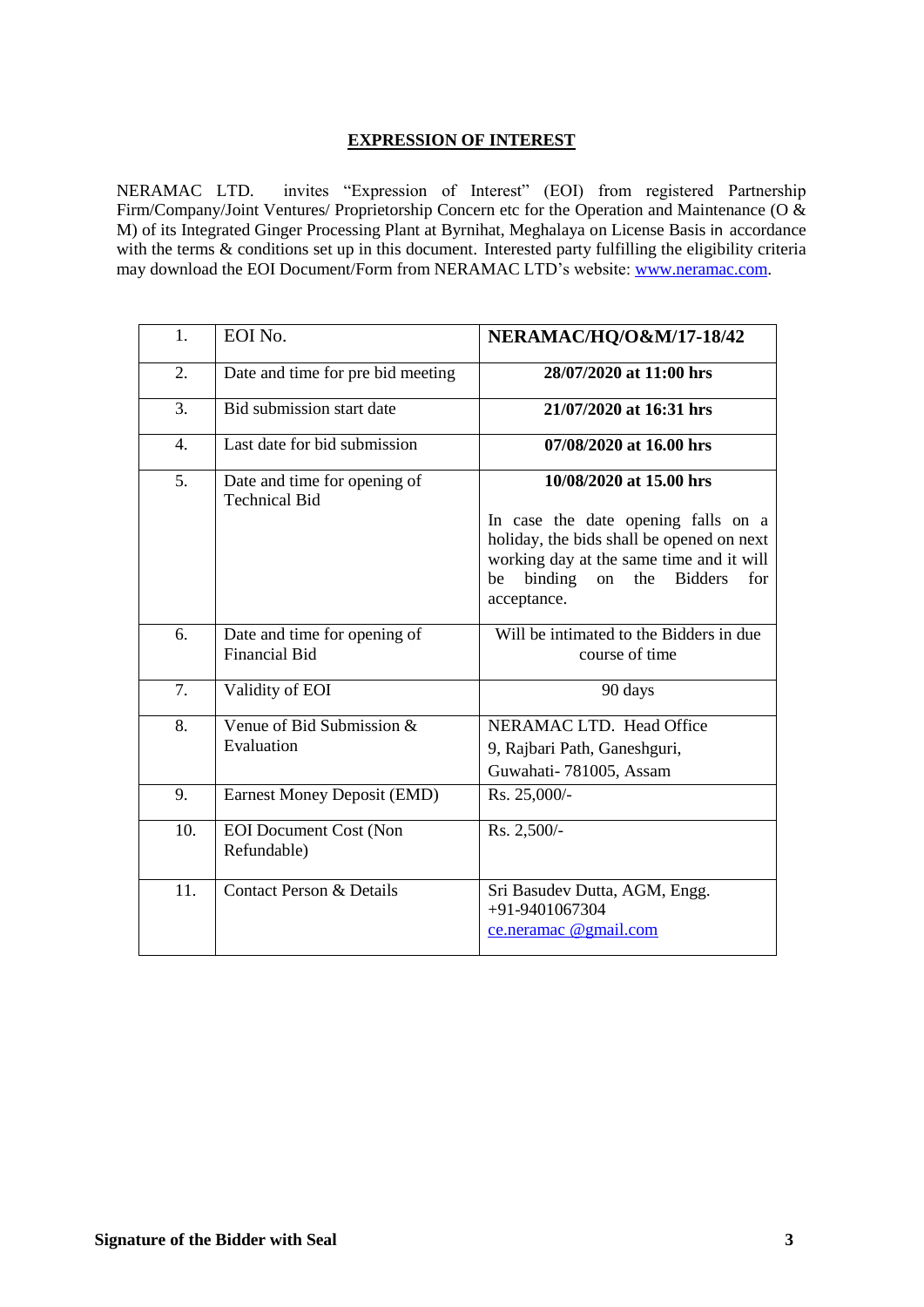## **1.INTRODUCTION**

North Eastern Regional Agricultural Marketing Corporation Ltd. (NERAMAC LTD. ) is a Government of India Enterprise under the administrative control of the Ministry of Development of North Eastern Region (DoNER), Government of India, New Delhi. It is working for the development and marketing of agri-horticulture product within and outside the north eastern region of India as well as supply of input tools and equipments etc. required for the development of horticulture and agro based industry in the region for the past 36 years since its incorporation in the year 1982.

NERAMAC LTD. is the owner of an Integrated Ginger Processing Plant, which was set up in the year 2004 with a capacity of 5TPD Ginger and is spread over an area of 3410 sq. mtr taken on long term lease of 30 years from Department of Industries, Govt of Meghalaya. It is situated at Plot No. 12, Raja Bagan, Byrnihat, Ri-Bhoi (District), Meghalaya. The plant is based on the Wet technology and includes Plant & machinery for washing, sorting, grading, drying followed by crushing to pulp, re-boiler process for oil extraction, cake drying and powdering and packaging. For better performance and development of business, NERAMAC LTD. intends to take services of the successful bidder for operation, maintenance as well as management of the aforesaid Plant.

## **2.INSTRUCTIONS TO BIDDERS**

- a. Bidder is required to read carefully the contents of this document and is expected to examine all instructions, forms, terms and conditions in the EOI documents. Failure to furnish all the information required as per the EOI document or submission of EOI not substantially responsive to the EOI documents in every respect will be at the Bidders' risk and may result in rejection of the EOI.
- b. It shall be deemed that by offering a Bid , the Bidder has:
	- i. made a complete and careful examination of the bidding documents  $\&$  offered site;
	- ii. received all relevant information from NERAMAC LTD. and satisfied itself about all matters, things and information hereinabove necessary and required for bidding;
- iii. acknowledged and agreed that ignorance of any of the matters hereinabove shall not be a basis for any claim for compensation, damages, claim for performance of its obligations, loss of profits, etc. from NERAMAC LTD. ;
- c. Bid should be submitted strictly as per EOI form provided in the document for technical bid. Bid of only that party shall be considered for evaluation who accepts the terms and conditions of the tender. Conditional tender shall be treated as null and void.
- d. Eligible selected party/parties shall have to sign an Agreement with NERAMAC LTD. after completion of selection process.
- e. Any corrigendum including extension of date or change of date for submission of the tender shall be published only on the website and that shall be deemed to have been seen by the bidders.
- f. All the papers of EOI document with terms and conditions should be duly signed by the Bidders on each page as a token of acceptance of all the terms and conditions.
- g. At any time prior to the proposal due date, NERAMAC LTD. Ltd. may, for any reason, whether at its own initiative or in response to clarifications requested by a Bidder, modify the EOI document. Any modification thus issued will be informed to all the prospective bidders by notifying on NERAMAC LTD. 's website [www.NERAMAC Ltd. .com.](http://www.neramac.com/) Such modification will be binding upon all bidders participating in EOI process.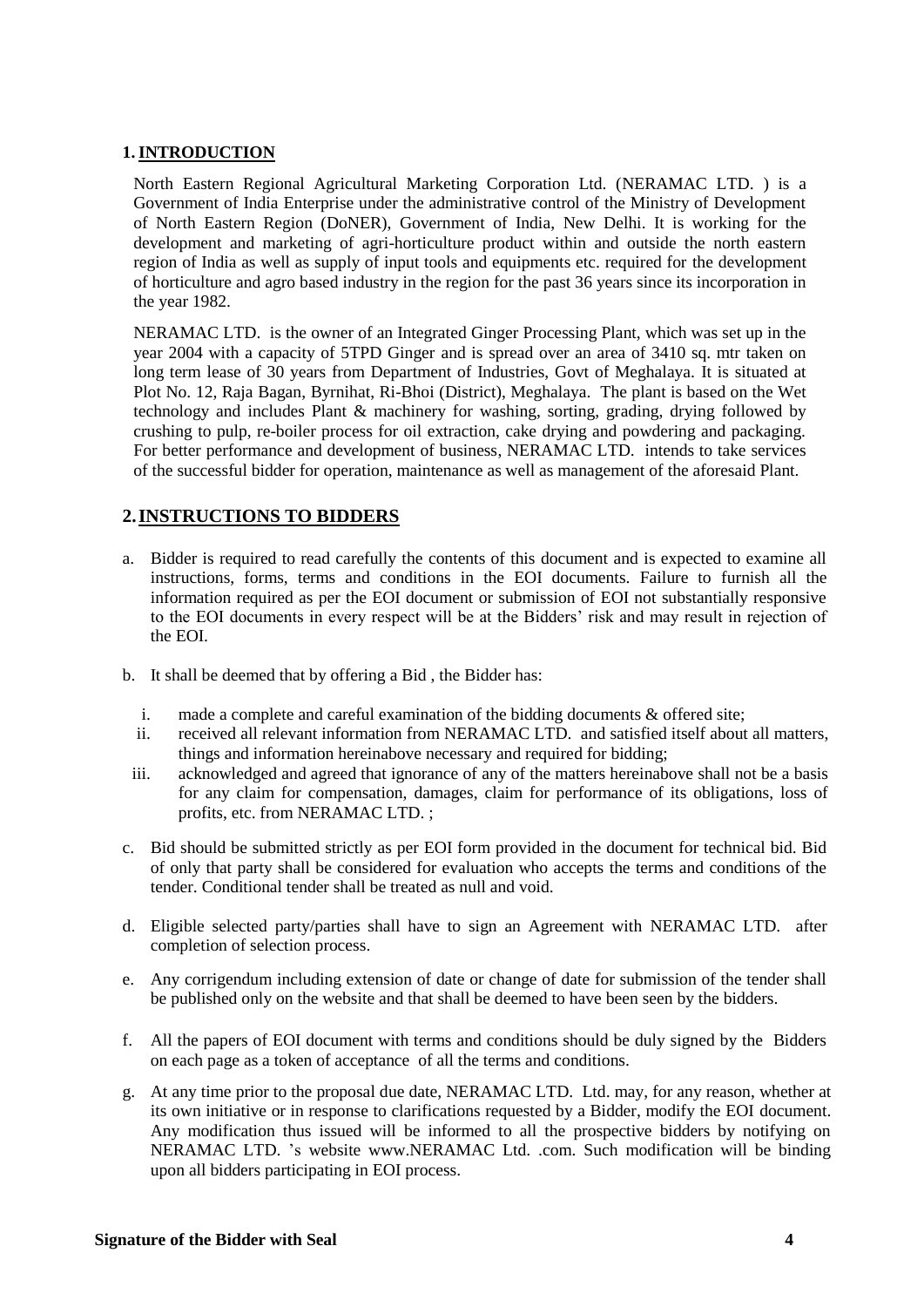## **3. GENERAL TERMS & CONDITIONS**

- a. The Plant shall be provided to the successful bidder on **"AS IS WHERE IS BASIS"** who shall be responsible for operation, maintenance, management as well as looking after all other related activities including day to day operations of the plant.
- b. NERAMAC has kept the **base license fee per month at Rs.67,000.00** (excluding all outgoings like Salaries, Wages, Electricity Bills, Taxes, Revenue Duties, GST etc.) for Fixed Assets (including Land, Buildings and Plant & Machineries and other Misc. Fixed Assets)
- c. To make investment in the existing facilities of the plant in order to operate the facilities and to utilize the existing infrastructure in a commercial viable manner.
- d. Successful bidder will deposit 1(One) year license fees plus all applicable taxes as security deposit within Ten (10) days from the date of issue of Letter of Acceptance (LOA) in the form of TDR/ FDR/ CDR pledged in favour of NERAMAC LTD. Ltd., drawn on a scheduled commercial Bank with auto renewal facility till the expiry of the agreement. Said amount shall be refunded on expiry of the agreement after deduction, if any.
- e. A gestation period of two months starting imMediately from the date of handing over of the plant shall be provided to the successful bidder to start operation of the plant. On expiry of the gestation period of two months the successful bidder shall pay 50% of the license fee plus other applicable taxes for the next three (03) consecutive months ( $\overline{2}$  months gestation period + 50% License Fee for next 3 consecutive months). Payment of 100% license fee shall commence immediately from the expiry of the  $05<sup>th</sup>$  month from the date of handing over the plant.

### **The License fee shall be escalated and increased by 10% after completion of each year of license period.**

- f. The contract shall be initially valid for a period of (07) Seven years extendable for a further period at the sole discretion of NERAMAC LTD. subject to the satisfactory performance of the successful bidder.
- g. No Sub-license/ Mortgage/ lien shall be created during the subsistence of the license period.
- h. NERAMAC LTD. shall facilitate the successful bidder in marketing as well as selling the produces to the end consumers. For this purpose, NERAMAC LTD. shall retain **7 percent (%)** exclusive of GST or any other Govt. taxes as its service charge from the revenue generated by the successful bidder from the actual sale of produces.
- i. To utilise minimum 3 experienced employee(s) of NERAMAC LTD. for operation of the Plant. For the first 1 year of license period, 50% salary of the said 3 employees shall be paid by the successful bidder and the remaining 50% shall be paid by NERAMAC LTD. . On completion of the first year of license period, the successful bidder shall be responsible for payment of salary of the said 3 employees to be decided by NERAMAC LTD. and the licensee mutually.
- j. To provide as reasonably necessary all labour and professional, supervisory and managerial personnel as are required to operate and maintain the plant. Successful bidder shall be solely responsible for the safety of the persons engaged in the plant.
- k. To give first preference to any order placed by NERAMAC LTD. regarding production, processing and manufacturing of agri-horticultural produces.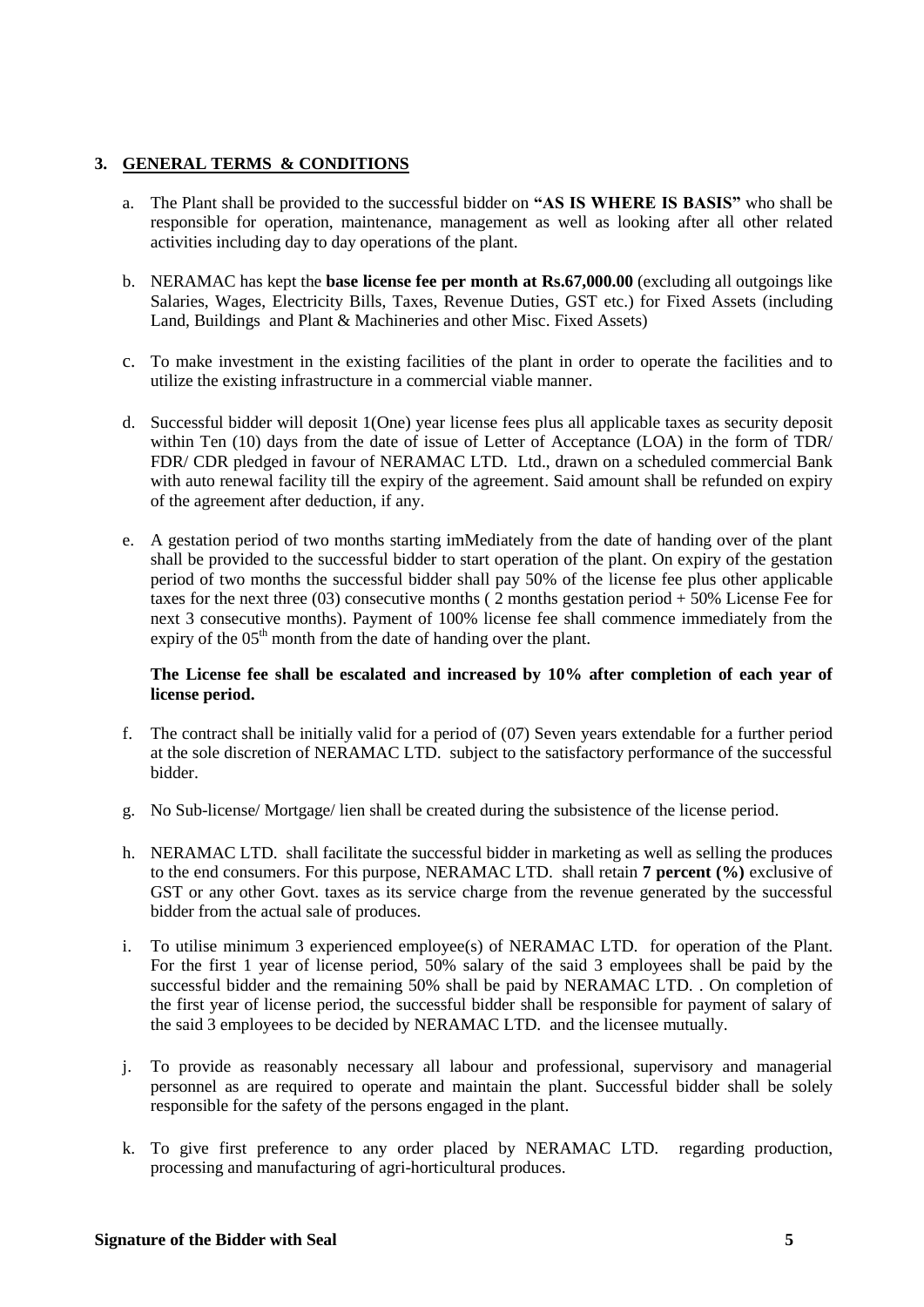- l. To operate the plant only in the name of the "NERAMAC LTD. Ltd." and shall not operate the same under his/her name and style or under any other name.
- m. To comply all Laws applicable to the operation and maintenance of the Plant and file such reports, notices, and other communications as may be required by any governmental agency regarding the Plant time to time only with prior intimation and approval of the NERAMAC LTD.
- n. To maintain the Plant operating logs, records, and reports regarding operation and maintenance of the Plant. The Bidder shall maintain a lists/ inventory of the assets in the Plant, clarifications and other materials related to operation and maintenance of the Plant provided by the NERAMAC LTD. .
- o. Electricity, Water, maintenance of all tools and equipment and other expenses for running the plant shall be borne by the successful bidder.
- p. The successful bidder shall be responsible for any damage to equipments, property and third party liabilities caused by acts on part of its deployed manpower at plant premises. All existing equipments/ infrastructure shall be used only for the purpose of carrying out legitimate business and will not be put into any other use. For any established damage, the extent of damage as decided by NERAMAC LTD. shall be final and binding on the successful bidder and it will be adjusted from its receivables like Security Deposit.
- q. The successful bidder shall be responsible for proper upkeep, cleanliness and house-keeping of the plant.
- r. To look after the maintenance/ repair of machinery of plant at the cost of the successful bidder besides keeping them in excellent working condition at all times
- s. Not to make any structural changes in the plant or to make any other major alterations or additions, or to incur any expense chargeable to NERAMAC LTD. However, if necessity arises, same can be done only with prior written intimation to NERAMAC LTD at its own cost and with consent in writing thereof.
- t. To follow all applicable Central and State Government policies involved in the operation of the Plant.
- u. Adhere to all relevant rules and regulations, instructions and safety measures in accordance to the existing laws and utility practices & standards.

## **4. ELIGIBILITY CRITERIA**

- a. The participants in EOI Bidder should be an Individual/sole proprietorship registered Firm/Partnership firm/Registered Cooperative Society/Company incorporated under Companies Act, Joint Ventures (Not more than 2 partners and should be financially capable to invest fund from either own source or secured loan or unsecured loan in order to utilise the existing facility to the maximum extent possible in a commercially viable manner.
- b. Copies of Articles of Association / Memorandum of Association (in case of registered companies), Bye laws and certificates of registration (in case of registered co-operative societies), Registered Partnership deed (in case of partnership firm), relevant Registration Certificates/ Deeds (in case of individuals/Proprietorship), Trade License must be furnished.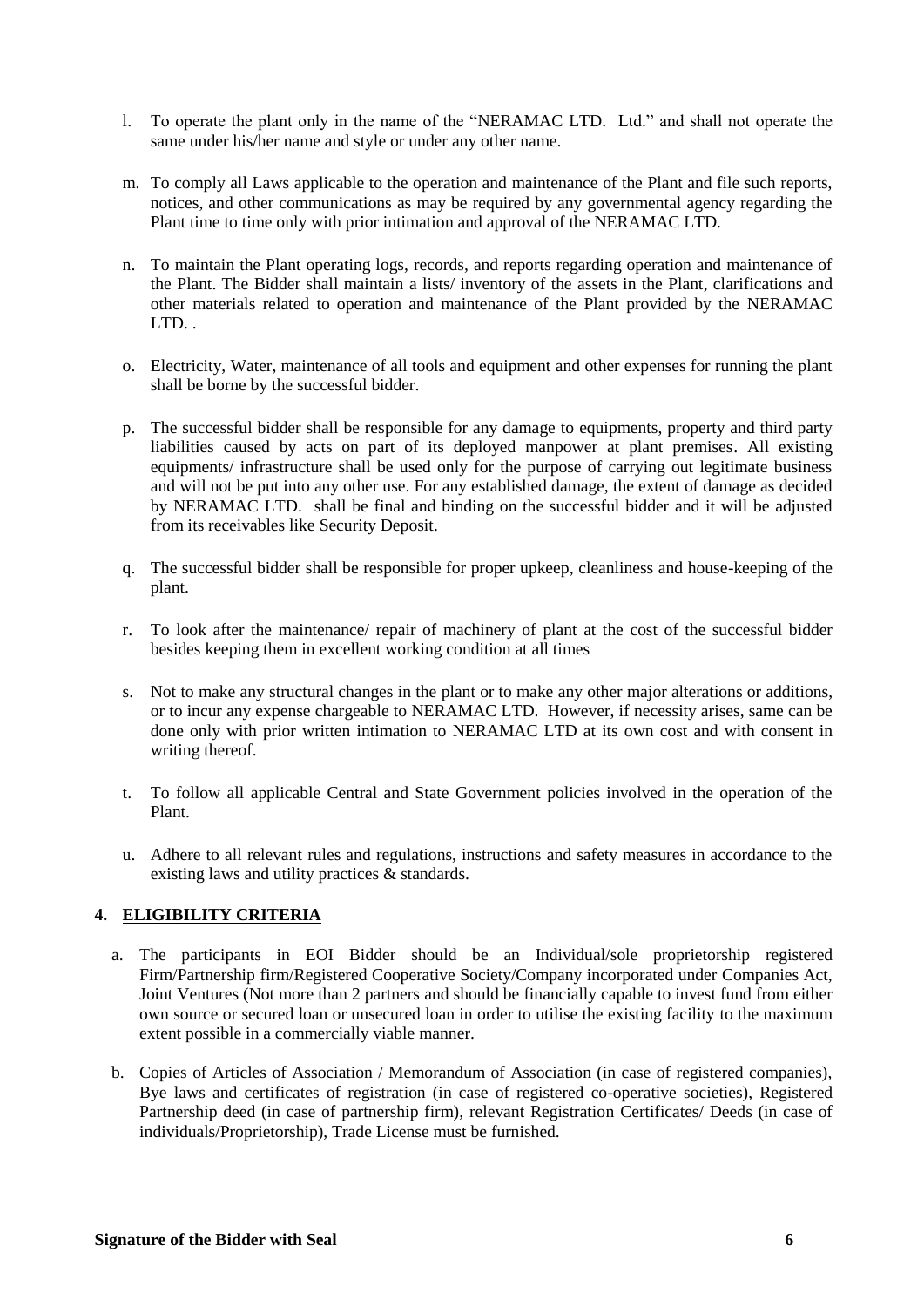- c. The bidder should have valid Registration Certificate / Trade License/ GST Registration/ FSSAI License issued by competent authority or particulars of Registration Certificate issued by various Agencies/Authorities or should be in a position to obtain it.
- d. Power of Attorney/Authority Letter to sign the EOI Document as applicable.
- e. Further to be eligible to participate in this EOI, the intending bidder firm must have an average annual turnover from business of more than Rs. 1.00 Cr in the last three Financial Year or should have a minimum Net Worth of Rs. 1.00 Cr. in the last Financial Year.
- f. Certificate in original:
	- i. From an Independent Chartered Accountant on the turn over for the reference years i.e. 2017-18 and 2018-19 and 2019-2020 shall be submitted.
	- ii. Copy of Profit and Loss Account and Balance sheet duly certified by the Auditor for 3 years shall be submitted.
	- iii. IT/ Returns duly filed for FYs 2016-2017, 2017-18 and 2018-19 with computation details.
- g. In respect of Pvt. Ltd. Company/Public Limited Companies, the net worth will be ascertained based on the paid up share capital of the company including the share premium and reserves created out of profits as per the latest balance sheet. The net worth of all entities other than companies will be ascertained on the basis of balance sheet of individual properties/partner(s) i.e assets minus all liabilities, in both cases duly certified by the Chartered Accountant.
- h. Bank Solvency certificate certified by the Bankers should be furnished along with the EOI.
- i. Preference shall be given to participants having business operations and experience in North Eastern Region.
- j. Preference shall also be given to the bidders having experience into food processing industries or similar. Proof of experience in similar nature of works to be furnished.

### **5. BID FORMAT & CONTENTS**

The Bidder shall submit EOI document at the dropbox at NERAMAC LTD. Head Office addressed to the Managing Director, NERAMAC LTD. Ltd., 9, Rajbari Path, G.S. Road Ganeshguri, Guwahati-781005 with the subject "**EOI For Selection Of Licensee For Operation & Maintenance Of The Integrated Ginger Processing Plant At Byrnihat, Meghalaya On License Basis".**

### **The Contents of Technical Bid (Duly Filled)** –

- i. Form A
- ii. Form B
- iii. Application
- iv. Supporting Documents as required for qualification

**Financial Bid comprising of FORM C is to be submitted IN A SEPARATE ENVELOPE ALONGWITH TECHNICAL BID.**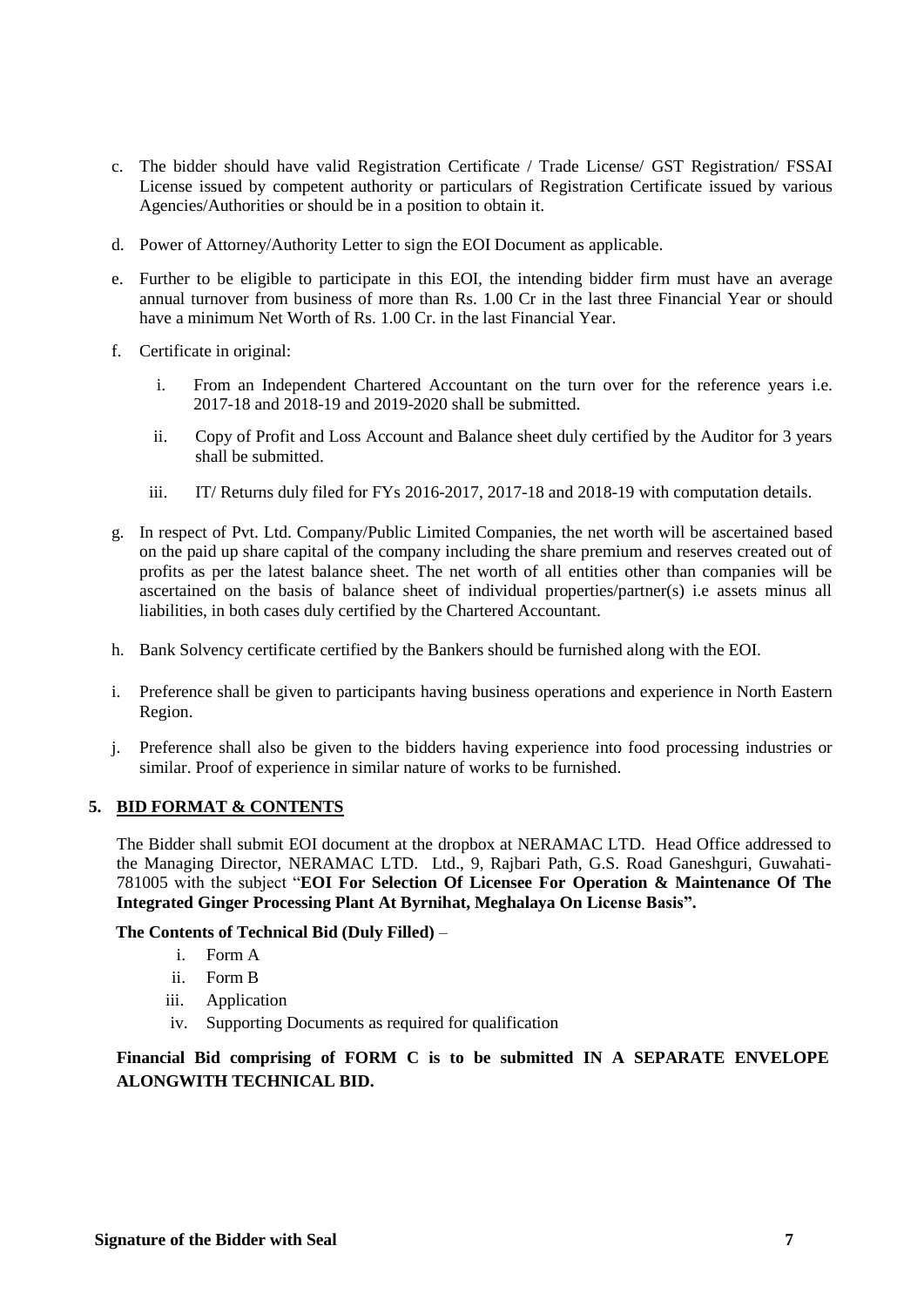## **6. FEES PAYABLE**

- 1. **EOI document Fee:** EOI document fee (Non-refundable) of Rs. 2,500.00 (Rupees Two Thousand & Five Hundred Only) should be submitted online through NEFT in favour of NERAMAC LTD. LTD, Account No: 10566982782, IFSC Code: SBIN0000221, Bank Name: State Bank of India, Branch Name: New Guwahati Branch, Bamunimaidam or DD in favour of NERAMAC LTD. Ltd. at the time of submission of EOI along with other supporting documents as mentioned above.
- 2. **Earnest Money:** EMD of Rs.25,000/- (Rupees Twenty Five Thousand) should be submitted online through NEFT in favour of NERAMAC LTD. LTD, Account No: 10566982782, IFSC Code: SBIN0000221, Bank Name: State Bank of India, Branch Name: New Guwahati Branch, Bamunimaidam or DD in favour of NERAMAC LTD. Ltd. It is made clear that without EMD, tender will not be considered.
- 3. **Refund of Earnest Money**: The Earnest Money of unsuccessful Bidder shall be refunded soon after final appointment of the bidder is completed. No interest shall be payable on earnest money deposited with NERAMAC LTD.

# **7. PROCEDURE FOR SELECTION**:-

All the applications received in response to EOI will be scrutinized by the Committee to be formed by NERAMAC LTD. in two phase evaluation process. The decision of the Committee in the evaluation of the Bids shall be final. No correspondence will be entertained outside the process of negotiation/discussion with the Committee.

### **Phase I**

All the proposals received will be scrutinized to assess their eligibility based on the qualifying criteria. After fulfilling the eligibility criteria, NERAMAC LTD. will finalize Agencies on the basis of the following evaluation criteria.

| SL.NO | <b>DESCRIPTION</b>                                                                                                                                                | <b>SCORES</b> |
|-------|-------------------------------------------------------------------------------------------------------------------------------------------------------------------|---------------|
|       | Technical Bid                                                                                                                                                     | 20            |
|       | Usage of Existing Manpower of NERAMAC LTD.                                                                                                                        |               |
|       | Experience in running processing plants related to Agri-<br>Horti & Allied processed Agri-Horti Produce/ Products<br>or similar naturally grown products/produces |               |
|       | <b>Financial Bid</b>                                                                                                                                              |               |

### **Phase-II:**

Agency scoring qualifying marks shall be shortlisted for making Presentation on Business Plan & Strategy (Marks 40 )

The selection of the successful bidder among the short-listed one(s) shall be based on technical and financial criteria, with 40% weightage for technical competency/capability, 40% weightage for financial proposal and 20% for presentation on Business Plan and Strategy.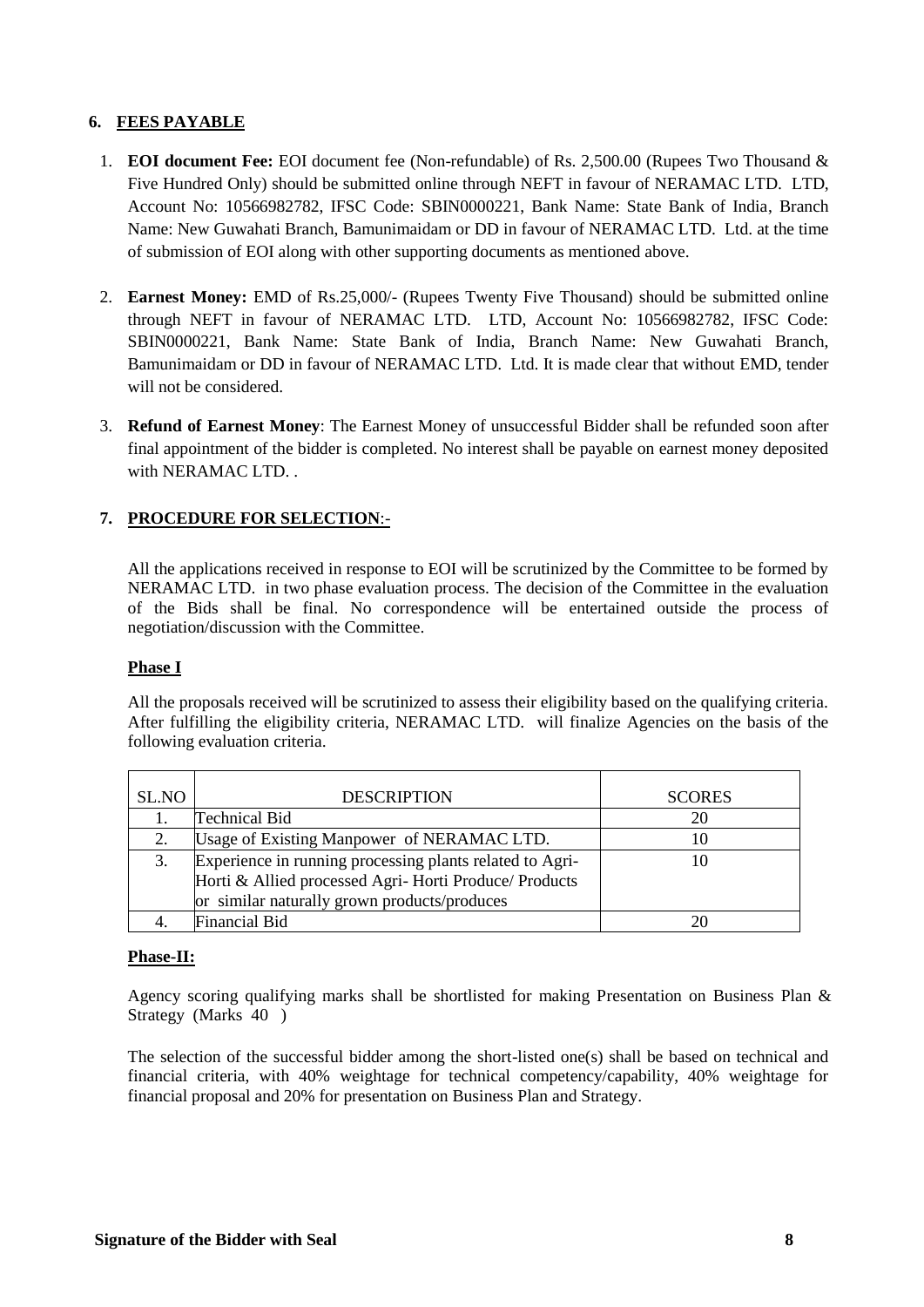### **8. EXECUTION OF LICENSE AGREEMENT**

The interested bidder who tops the list so prepared as per the norms prescribed above, shall be favored with the Letter of Acceptance of bid and sign the agreement within 15 (Fifteen) days. After that NERAMAC LTD. shall handover the plant for operation.

The EMD & Security Deposit will be forfeited in case the successful bidder violates any clauses applicable to this EOI and shows unwillingness to execute operation of the plant as per license agreement.

## **9. TERMINATION OF AGREEMENT**

- a) The successful bidder shall have the option to exit from the License Agreement only after a lock-in period of One (01) year from the date of start of License Period only after complying the exit formalities to be decided by NERAMAC LTD.
- b) NERAMAC LTD. reserves the right to terminate the License Agreement upon 90 days written notice to the successful bidder in the event :
	- (i) Violation of any laws/ clauses of the EOI/ Agreement or the Plant and the LICENSEE does not cure such violation within 60 days;
	- (ii) Of a material breach by the LICENSEE in the performance of the Services;
	- (iii) Non-payment of license fee within the time specified;
	- (iv) Becomes insolvent during pendency of the License Agreement.
	- (v) Persistent in non-compliance of the written instructions of NERAMAC LTD. officials.
	- (vi) If any representation made or warranties given by the Licensee under this Agreement is found to be false or misleading.
	- (vii) On any other operational ground or any other Administrative Exigencies.
	- (viii) Determination by the NERAMAC LTD. that it does not wish to extend the agreement.

Security deposit in all the above cases shall be refunded after deduction if any.

- c) The termination of the Agreement shall not release the licensee from its obligation to pay any sums owed to NERAMAC LTD. nor from the obligation to perform or discharge any liability that had been incurred prior thereto.
- d) Upon termination of agreement, licensee shall remove its belongings within 15 days of issue of termination letter, failing which these belongings shall become property of NERAMAC LTD.

## **10. APPLICABLE LAW, JUSRISDICTION AND DISPUTE RESOLUTION**

1. The agreement shall be constituted and the legal relation between the parties hereto shall be determined and governed according to the laws of Republic of India and only courts at Guwahati shall have the jurisdiction in all matters arising out of and/ or concerning the EOI or the agreement. The aforementioned exclusive and irrevocable jurisdictions of aforesaid courts are irrespective of place of occurrence of any cause of action pertaining to any dispute between the parties.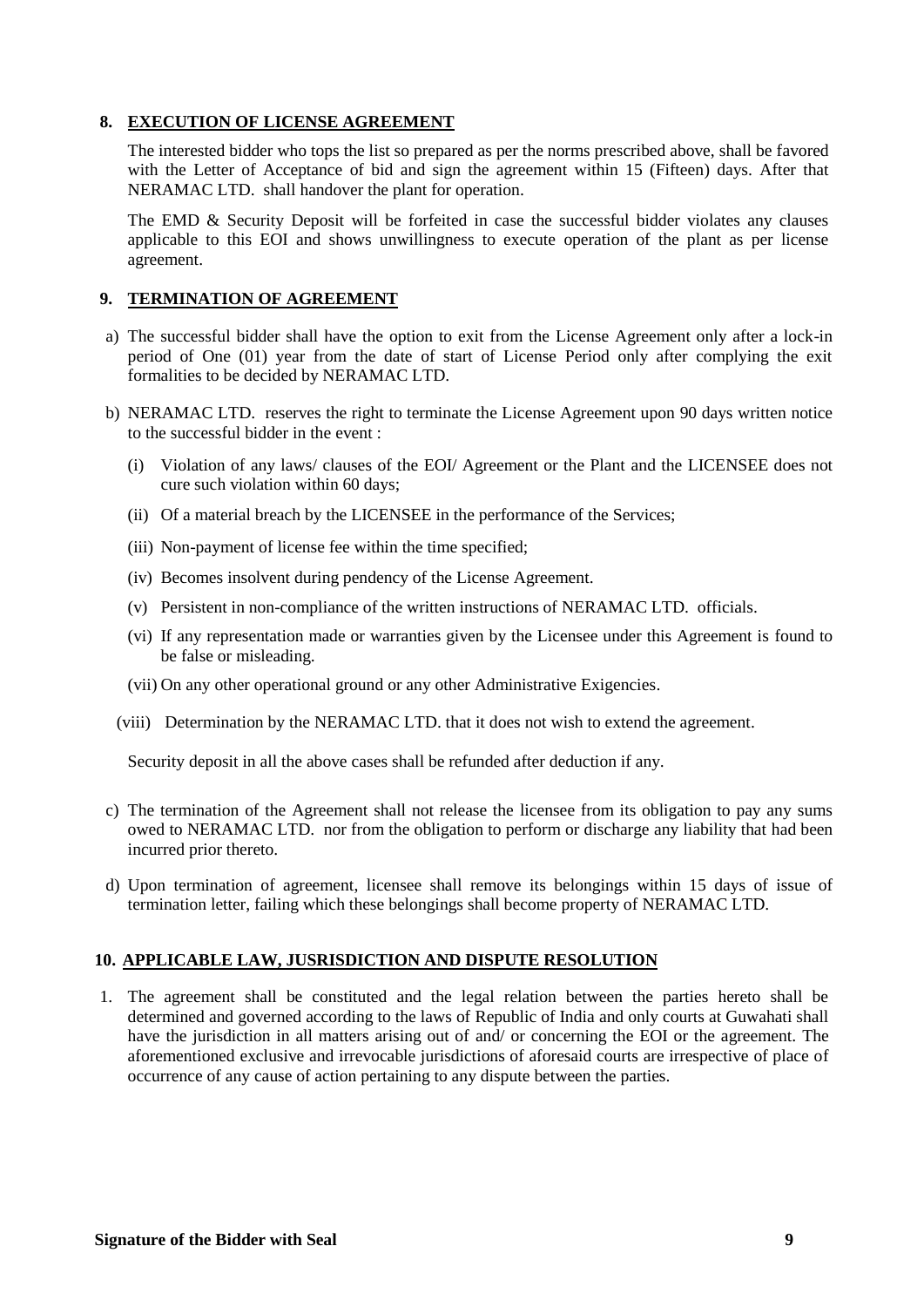- 2. In the event of any dispute, difference of opinion or claim arising out of or relating to the agreement or breach, termination thereof, shall firstly be attempted to be settled by prompt and good faith negotiations. If the dispute cannot be settled by mutual negotiations within 30 days from its commencement, it shall be referred to a sole Arbitrator within 120 days by the Competent Authority of NERAMAC LTD.The cost of the Arbitrator shall be borne by both the parties equally and the decision of the arbitrator shall be final and binding on all the parties. The venue of such arbitration shall be Guwahati. It is hereby clarified that during the Arbitration Proceeding the Parties shall continue to perform their respective rights and obligations under the agreement.
- 3. Nothing contained in this clause shall prevent NERAMAC LTD. from seeking interim injunctive relief against the other in the courts having jurisdiction over the parties.

# **UNDERTAKING:**

I/we have gone through the EOI Documents and accepted all the terms and condition of the EOI and bound by the conditions given in the document as well as in the general terms and conditions.

We agree that any EOI may be rejected if the competent authority feels that the response to EOI is not qualified enough for the selected bidder to execute the work.

### **Seen, Read and Accepted.**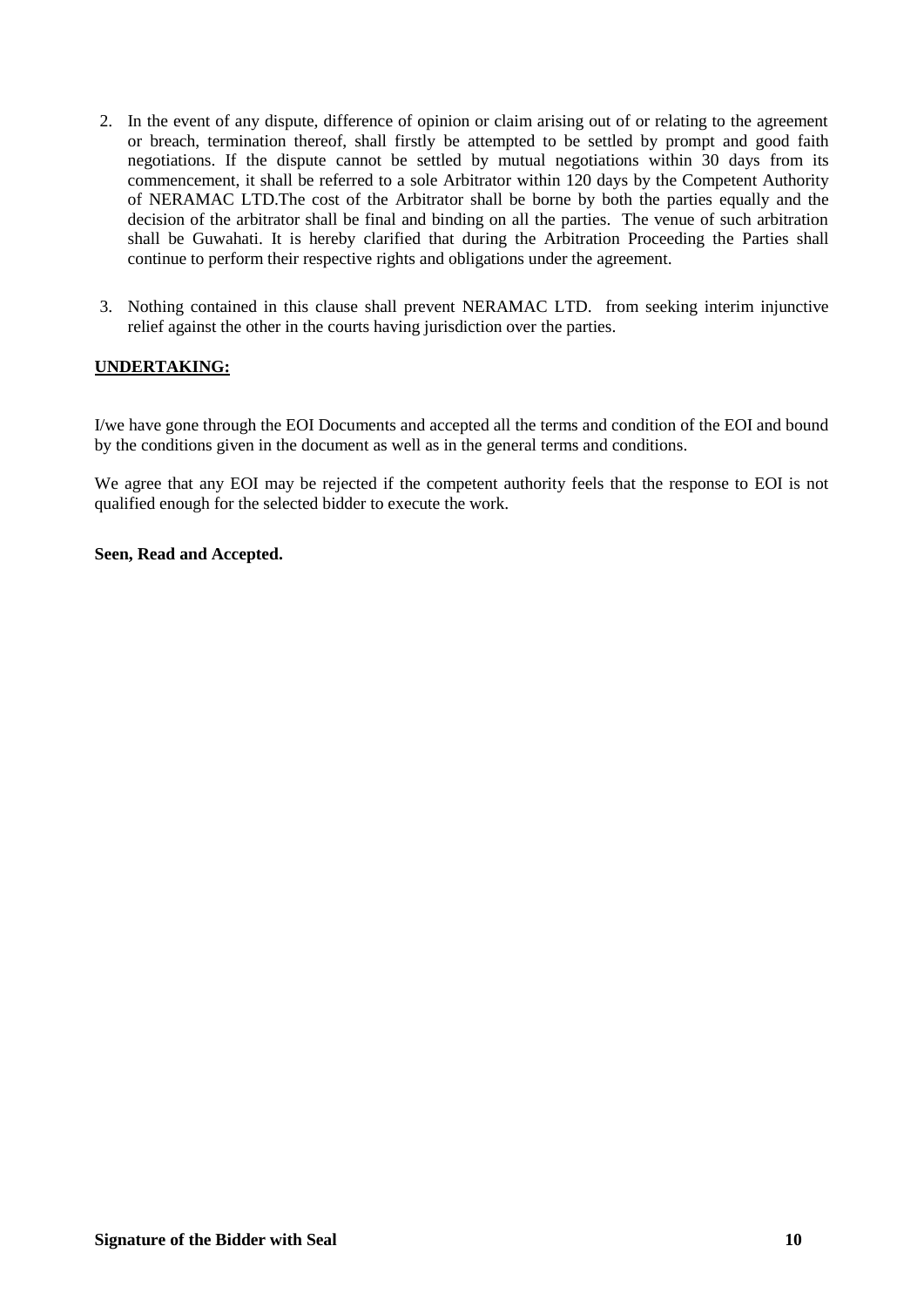**FORM - A**

## **BID FORM**

To,

The Managing Director, NERAMAC LTD. Ltd. 9, Rajbari Path, G.S Road, Guwahati – 781005, Assam,

### **Subject: EOI for selection of Licensee for Operation & Maintenance of the Integrated Ginger Processing Plant at Byrnihaat, Meghalaya on License Basis**

Dear Sir,

The undersigned having read and examined in detail all the EOI documents pertaining to your assignment; do hereby express the interest to do the work as specified in the scope of work.

| S.No. | <b>Information</b>                            | <b>Details</b> |
|-------|-----------------------------------------------|----------------|
| 1.    | Name of the Bidder (In capital letters)       |                |
| 2.    | <b>Status</b>                                 |                |
|       | (Sole<br>proprietorship/registered<br>Firm,   |                |
|       | Partnership Firm/ registered Cooperative      |                |
|       | Society/Company incorporated<br>under         |                |
|       | Companies Act) with details and proof thereof |                |
|       |                                               |                |
| 3.    | <b>Registered Office Address</b>              |                |
|       |                                               |                |
| 4.    | Telephone No                                  |                |
| 5.    | Email/Website address:                        |                |
| 6.    | PAN No: Copy to be enclosed                   |                |
| 6.    | GST Registration No: Copy to be enclosed      |                |
| 7.    | Trade License: (Copy to be enclosed)          |                |
| 8     | Annual Turnover for last 3 years with details |                |
| 9.    | IT Returns for last 3 financial year          |                |
| 10.   | Earnest Money Deposit (EMD) details           |                |
| 11.   | <b>EOI</b> Document fees details              |                |

We enclose herewith the following documents:

- 1. Copies of Articles of Association / Memorandum of Association (in case of registered companies), By laws and certificates for registration (in case of registered co-operative societies), Registered Partnership deed (in case of partnership firm), relevant Registration Certificates/ Deeds (in case of individuals/Proprietorship).
- 2. Trade License .
- 3. Self attested copy of PAN/TAN card, and GST registration of the Bidders.
- 4. Power of Attorney/Authority Letter to sign the EOI Document as applicable.
- 5. Certificate in original:
	- i. From an Independent Chartered Accountant on the turn over for the reference years i.e. 2017-18 and 2018-19 and 2019-2020 shall be submitted.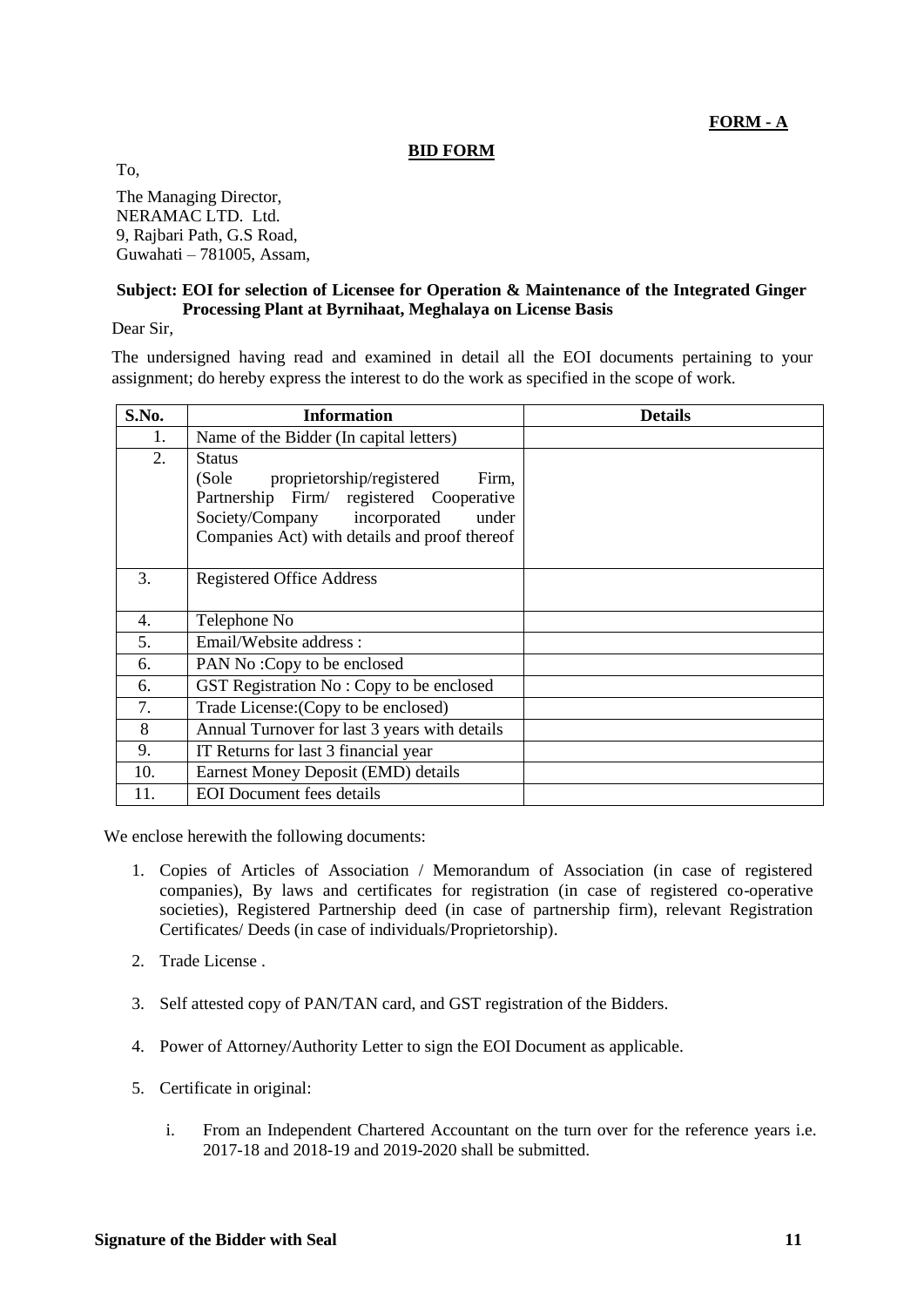- ii. Copy of Profit and Loss Account and Balance sheet duly certified by the Auditor for 3 years shall be submitted.
- iii. IT/ Returns duly filed for FYs 2017-18 and 2018-19 and 2019-2020 with computation details.
- 6. Bid Documents.
- 7. Please note that Form A should be submitted on the Company's/ Firm letter head duly seal and signed by the authorized person.
- 8. EOI Fee of Rs. 2500.00 (Non Refundable)
- 9. EMD of Rs. 25,000.00 should be placed in Technical bid only payable by RTGS/NEFT/POS or DD in favour of NERAMAC LTD. LTD , Bank Name: State Bank of India, Branch Name: New Guwahati Branch, Bamunimaidam Account No: 10566982782, IFSC Code: SBIN0000221
- 10. Form " B".
- 11. Form "C".
- 12. Self Attested copies of Supporting Documents.

## **CERTIFICATE**

I/We hereby declare that I/we have carefully read and understood the terms and conditions of the EOI and I/We confirm my/our acceptance to the Terms and Conditions stipulated.

It is hereby confirmed that I/We are entitled to act on behalf of our company/firm/organization and empowered to sign this document as well as such other documents, which may be required in this connection. In the event of my/our failure to abide by any of the Terms and Conditions, the EMD amount paid by me/us is liable for forfeiture.

Date: (Signature of the Bidder) Along with seal/stamp

Name :

Designation: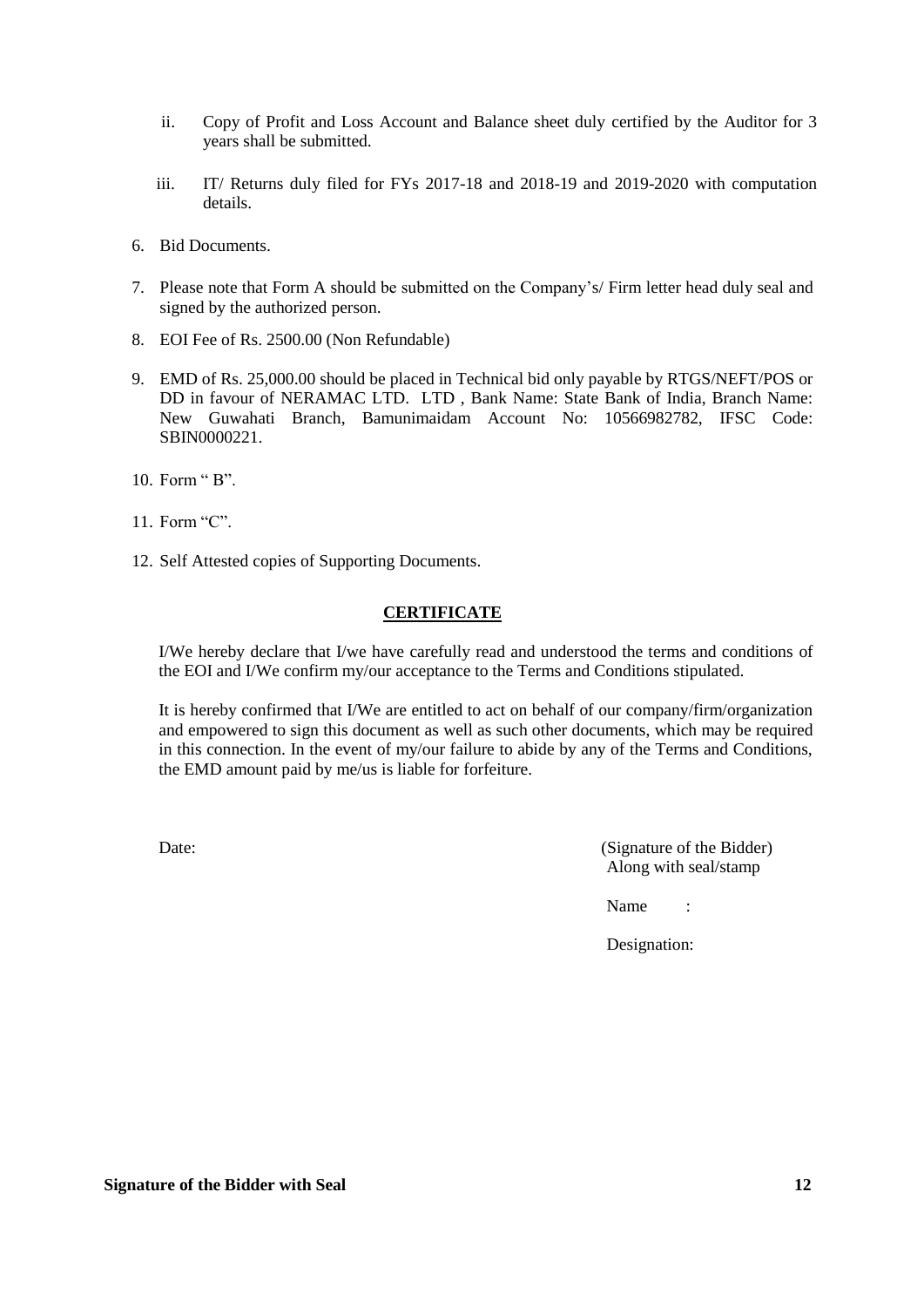**FORM - B**

# **TECHNICAL BID FORM**

To,

The Managing Director, NERAMAC LTD. Ltd. 9, Rajbari Path, G.S Road, Guwahati – 781005, Assam,

## **Subject: EOI for selection of Licensee for Operation & Maintenance of the Integrated Ginger Processing Plant at Byrnihaat, Meghalaya on License Basis**

Dear Sir,

With reference to your EOI we submit herewith our technical bid as per the Terms and Conditions provided by you. The particulars of offer are given below:

| S.No           | <b>Eligibility Criteria</b>          | <b>Document</b><br><b>Attached as</b><br>Annexure | Yes / No<br>Deviation,<br>if any |
|----------------|--------------------------------------|---------------------------------------------------|----------------------------------|
|                | Name of Unit                         |                                                   |                                  |
| $\overline{2}$ | Name of the Company                  |                                                   |                                  |
| 3              | Registered address of the Company    |                                                   |                                  |
| 4              | Nature of Business of the Company    |                                                   |                                  |
| 5              | Number of Technical staff at present |                                                   |                                  |
| 6              | Power of Attorney if applicable      |                                                   |                                  |
| 7              | Partnership deed if any,             |                                                   |                                  |
| 8              | Registration of firm,                |                                                   |                                  |
| 9              | Plan & Program of work.              |                                                   |                                  |
| 10             | Any other point like to be added     |                                                   |                                  |

## **Note: Bidder can use a separate sheet if required**

Date: (Signature of the Bidder) Along with seal/stamp

Name :

Designation: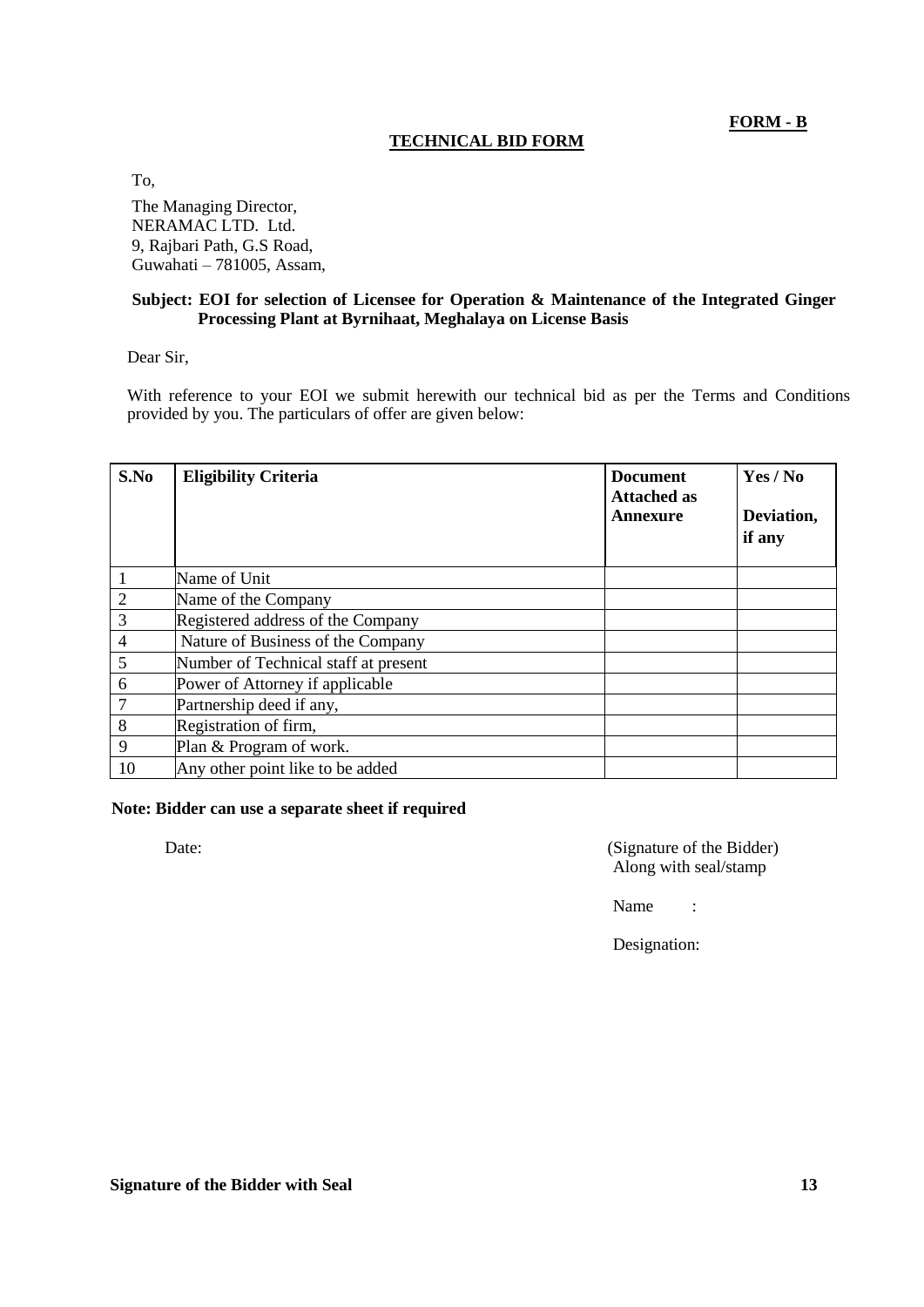### **Affidavit (Duly Notarized)**

### **(To be given by the Bidder on a Non Judicial Stamp Paper of Rs. 10)**

I, ……………… S/o ………………………, aged about ……., Resident of ….…………..\_working as …………...(insert designation) of the ………………..(insert name of the single bidder/consortium member if a consortium), do hereby solemnly affirm and state as follows :

- 1. I am the authorised signatory of …………..(insert name of company/ FIRM/ consortium ) (hereinafter referred to as "Bidder") having its registered office at ……………………….. I am duly authorised vide Authority Letter/ Board Resolution dated …………. of the Bidder to swear and depose this Affidavit on behalf of the bidder.
- 2. I have submitted information with respect to our eligibility for **selection as a Licensee for Operation & Maintenance of the Integrated Ginger Processing Plant at Byrnihat, Meghalaya on License Basis** .
- 3. I further state that we have the necessary manpower and all the said information submitted by us is accurate, true and correct and is based on our records available with us.
- 4. I hereby declare that if any point of time any further/ additional information regarding our financial and/or technical capabilities, or any other relevant information, we shall promptly and immediately make available such information accurately and correctly to the satisfaction of NERAMAC LTD. .
- 5. I state that, we fully acknowledge and understand that furnishing of any false or misleading information by us in our Bid shall entitle us to be disqualified from the EOI process.The costs & risks for such disqualification shall be entirely borne by us.
- 6. I state that all the terms and conditions of the EOI Document have been duly complied with.
- 7. I on behalf of \_\_\_\_\_\_\_\_\_\_\_\_, undertake to work as per the terms and conditions rolled out by NERAMAC LTD. .
- 8. I understand that NERAMAC LTD. reserves the right to accept or reject and to cancel the EOI and reject all expression of interests at any time prior to the award of contract, without assigning any specified reasons whatsoever.

 DEPONENT (Name, Designation with & Seal)

### **VERIFICATION:-**

I, the above-named deponent, do verify that the contents of paragraphs 1 to 8 of this affidavit are true and correct to my knowledge. No part of it is false and nothing material has been concealed.

Verified at ………………………, on this …………………. .day of………….…….., 2020.

**DEPONENT** (Name, Designation with & Seal)

**Signature of the Bidder with Seal 14**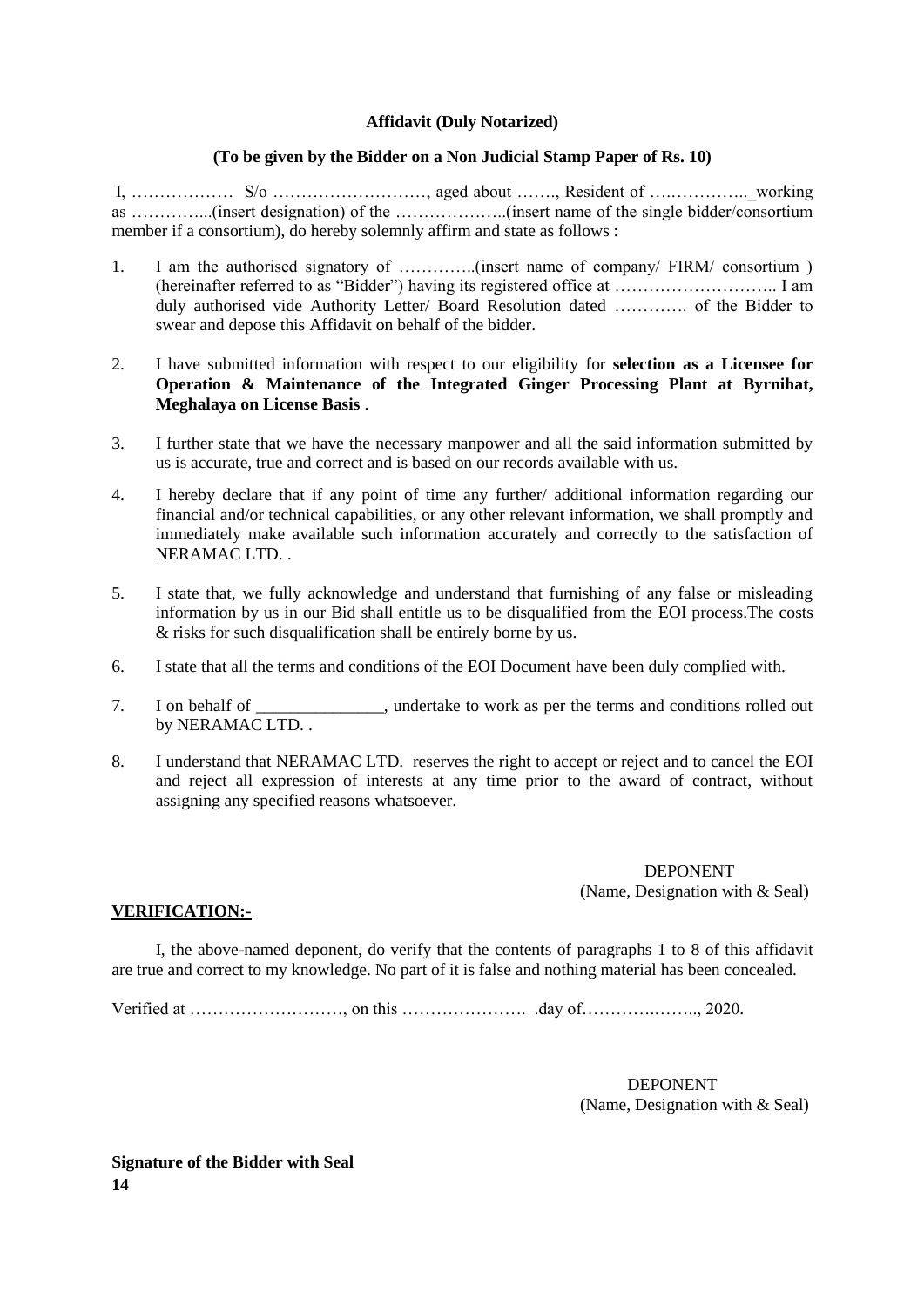#### **Annexure-C**

## **Duly Notarized Undertaking for not being banned for business by any Govt. Organisation/PSU/etc.**

#### **(To be given by the Bidder on a Non Judicial Stamp Paper of Rs. 10)**

I / We \_\_\_\_\_\_\_\_\_\_\_\_\_\_\_\_\_\_\_\_\_\_\_\_ / Partner(s)/ Authorized Distributor /agent of M/S. **EXECUTE:** Thereby declare that the firm/company namely M/s. debarred in the past by Union / State Government/ PSU/ Local Bodies or organization from taking part in Government tenders in India.

Or

| I/We                             | Manufacture / Partner(s)/ Authorized Distributor / agent of M/s.                                |
|----------------------------------|-------------------------------------------------------------------------------------------------|
|                                  | hereby declare that the                                                                         |
|                                  | Firm/companynamelyM/s.                                                                          |
|                                  | was blacklisted or debarred by Union / State Government or any Organization from taking part in |
|                                  | Government tenders for a period of years w.e.f. versus w.e.f.                                   |
|                                  | $\blacksquare$ The period is over on $\blacksquare$ and now the firm/company is entitled to     |
| take part in Government tenders. |                                                                                                 |

In case the above information found false I/we are fully aware that the tender/ contract will be rejected/cancelled by NERAMAC LTD. , and EMD/ Performance Security shall be forfeited.

STAMP & SIGNATURE